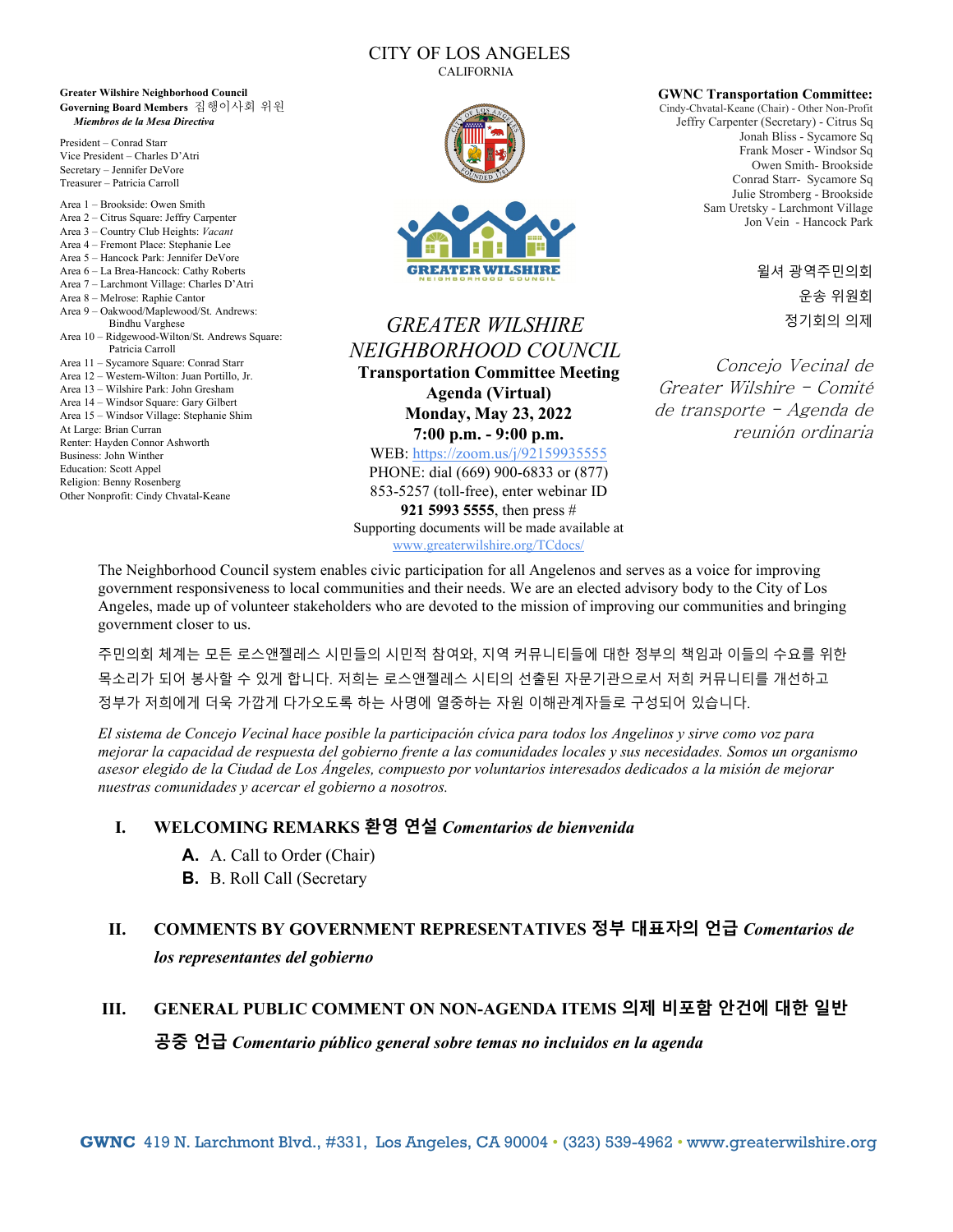**A.** When prompted by the chairperson, those wishing to make a general public comment are asked to dial \*9 (if connecting by phone) or press the "raise hand" button (if using the Zoom app). Time may be limited to 2 minutes per speaker at the discretion of the chairperson.

#### **IV. ADMINISTRATIVE ITEMS 집행부 안건** *Temas administrativos* **(Discussion and Possible Action)**

- **A.** Review, and possible motion and action to adopt TC Minutes from previous meetings
	- 1. March 28, 2022
	- 2. April 8, 2022 (Special Meeting)
- **B.** Committee Membership
	- 1. Confirmation of Sam Uretsky, stakeholder, to the Transportation Committee

#### **V. NEW BUSINESS 신규 사업** *Asuntos nuevos* (Discussion and Possible Action)

#### **A. Discussion with LAPD Officers re: Traffic Enforcement in our GWNC neighborhoods:**

- 1. Commanding Officer from Traffic West Anthony Otero
- 2. Sergeant Dan Eun
- 3. Officer Dave Manning traffic issues in Wilshire Division
- 4. Officer Jorge Arellano traffic issues in Olympic Division
- **B. Discussion with LADOT Active Transportation on available modifications and mitigations for our streets and sidewalks – Charlie Ho**
	- 1. GWNC TC members have been actively identifying areas in our neighborhoods that could be made safer for pedestrians, cyclists, scooters etc with simple Active Transportation modifications.

#### **C. Mid-City West Proposed Motion (Discussion and Possible Action) – Michael Schneider**

1. **Mid-City West Proposed Motion**: "Therefore be it resolved that the

supports the Healthy Streets LA ballot initiative. We ask that the Los Angeles City Council create an ordinance that automatically implements the Mobility Plan 2035 when repaving streets, using the exact language as written in the initiative."

a) Link to proposed letter for Healthy Streets LA – [https://docs.google.com/document/d/1YFLwuetjL-](https://docs.google.com/document/d/1YFLwuetjL-JyLkCepDtnrWG5UNpzB0icokUyjGhDLWE/edit)[JyLkCepDtnrWG5UNpzB0icokUyjGhDLWE/edit](https://docs.google.com/document/d/1YFLwuetjL-JyLkCepDtnrWG5UNpzB0icokUyjGhDLWE/edit)

#### VI. OLD BUSINESS 기존 사업 *Asuntos antiguos* (Discussion and Possible Action)

**A.** Continued TC Committee Member Outreach: Transportation and Traffic Safety Priority Issues in Greater Wilshire Communities

# **VII. COMMITTEE MEMBER COMMENTS/ANNOUNCEMENTS 위원회 위원 언급**/**발표**

*Comentarios/anuncios de un miembro del comité*

### **VIII. REQUESTS FOR POSSIBLE FUTURE AGENDA ITEMS 추후 가능 의제에 대한 요청**

#### *Solicitudes de posibles temas de la agenda futura*

**A.** The next regular GWNC Transportation Committee meeting will be held at 7:00 p.m. on Monday, July 25, 2022, via Zoom ID # 921 5993 555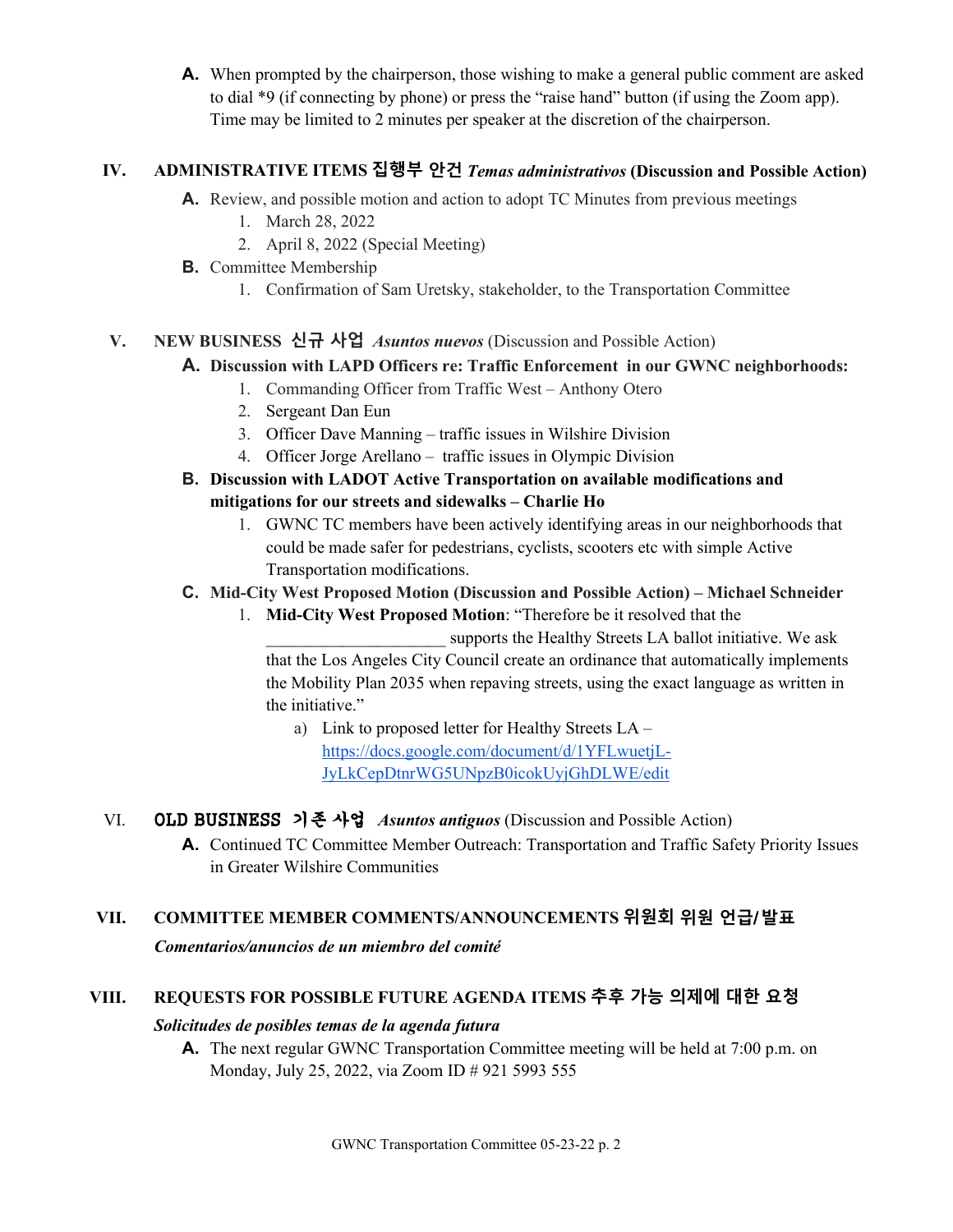**VIRTUAL MEETING TELECONFERENCING NUMBER FOR PUBLIC PARTICIPATION** – In conformity with the September 16, 2021 enactment of California Assembly Bill 361 and due to concerns over COVID-19, this Greater Wilshire Neighborhood Council meeting will be conducted entirely with a call-in option or internet-based service option. Every person wishing to address the Board/Committee should dial (669) 900-6833 or (877) 853-5257 and enter 921 5993 5555, then press # to join the meeting. Public comment cannot be required to be submitted in advance of the meeting, only real-time public comment is required. If there are any broadcasting interruptions that prevent the public from observing or hearing the meeting, the meeting must be recessed or adjourned. If members of the public are unable to provide public comment or be heard due to issues within the Greater Wilshire Neighborhood Council's control, the meeting must be recessed or adjourned.

공공 참여를 위한 가상회의 전화번호 – 2021 년 9 월 16 일 캘리포니아 총회 법안 제정 361 에 부합합니다 승인과 COVID- 19 문제로 인하여 이번 윌셔 광역주민의회(GWNC) 회의 전체는 전화회의/ 온라인으로 개최합니다. 이사회/위원회에 참여하고자 하는 사람은 각자 (669) 900- 6833 또는 (877) 853- 5257 (무료전화)에 전화하여 921 5993 5555를 입력하고 #을 누르면 회의 참석이 됩니다.` 공개 논평은 회의 전에 제출할 필요가 없으며 실시간 공개 논평만 필요합니다. 공중이 회의를 참관하거나 청취할 수 없는 방송 중단이 있는 경우 회의를 휴회 또는 폐회해야 합니다. 대중 구성원이 이웃 의회가 통제할 수 있는 문제로 인해 대중의 의견을 제시하거나 의견을 들을 수 없는 경우 회의를 휴회하거나 연기해야 합니다.

*NÚMERO DE LA REUNIÓN VIRTUAL POR TELECONFERENCIA PARA PARTICIPACIÓN DEL PÚBLICO* – *De conformidad con la promulgación del 16 de septiembre de 2021 del Proyecto de Ley 361 de la Asamblea de California y debido a la preocupación por la COVID-19, la reunión de este Concejo Vecinal de Greater Wilshire (Greater Wilshire Neighborhood Council, GWNC por sus siglas en inglés) se realizará totalmente por teléfono/en línea. Cada persona que desee dirigirse a la Mesa/Comité debe marcar el (669) 900-6833 o (877) 853-5257 (línea gratuita) e ingresar* 921 5993 5555*, después presionar # para unirse a la reunión. No se puede solicitar que los comentarios públicos se envíen antes de la reunión, solo se requieren comentarios públicos en tiempo real. Si hay alguna interrupción en la transmisión que impida que el público observe o escuche la reunión, la reunión debe interrumpirse o levantarse. Si los miembros del público no pueden brindar comentarios públicos o ser escuchados debido a problemas dentro del control del Consejo Vecinal, la reunión debe interrumpirse o levantarse.*

**TRANSLATION SERVICE** – If you need translation service, please contact the GWNC Secretary at (323) 539-4962 or [info@greaterwilshire.org](mailto:info@greaterwilshire.org) at least 72 hours before the event.

번역 서비스 - 번역 서비스를 요청하려면 행사 개최 72시간 이전까지 주민의회에 알려주시기 바랍니다. 이사회 사무국 연락어 (323) 539- 4962 또는 [info@greaterwilshire.org](mailto:info@greaterwilshire.org) 에 접촉하시기 바랍니다.

**SERVICIOS DE TRADUCCIÓN** – [Si requiere servicios de traducción, favor de avisar al concejo vecinal 72 horas](http://www.greaterwilshire.org/)  [antes del evento. Por favor contacte al secretario de la mesa, al \(323\) 539-4962 o](http://www.greaterwilshire.org/) [info@greaterwilshire.org](mailto:info@greaterwilshire.org)[.](http://www.greaterwilshire.org/)

**PUBLIC INPUT AT NEIGHBORHOOD COUNCIL MEETINGS – The public is requested to dial \*9 (if connecting** by phone) or press the "raise hand" button (if using the Zoom app), when prompted by the chairperson, to address the Board on any agenda item before the Board takes an action on an item. Comments from the public on agenda items will be heard only when the respective item is being considered. Comments from the public on other matters not appearing on the agenda that are within the Board's jurisdiction will be heard during the General Public Comment period. Please note that under the Brown Act, the Board is prevented from acting on a matter that you bring to its attention during the General Public Comment period; however, the issue raised by a member of the public may become the subject of a future Board meeting. Public comment is limited to two minutes per speaker, unless adjusted by the chairperson.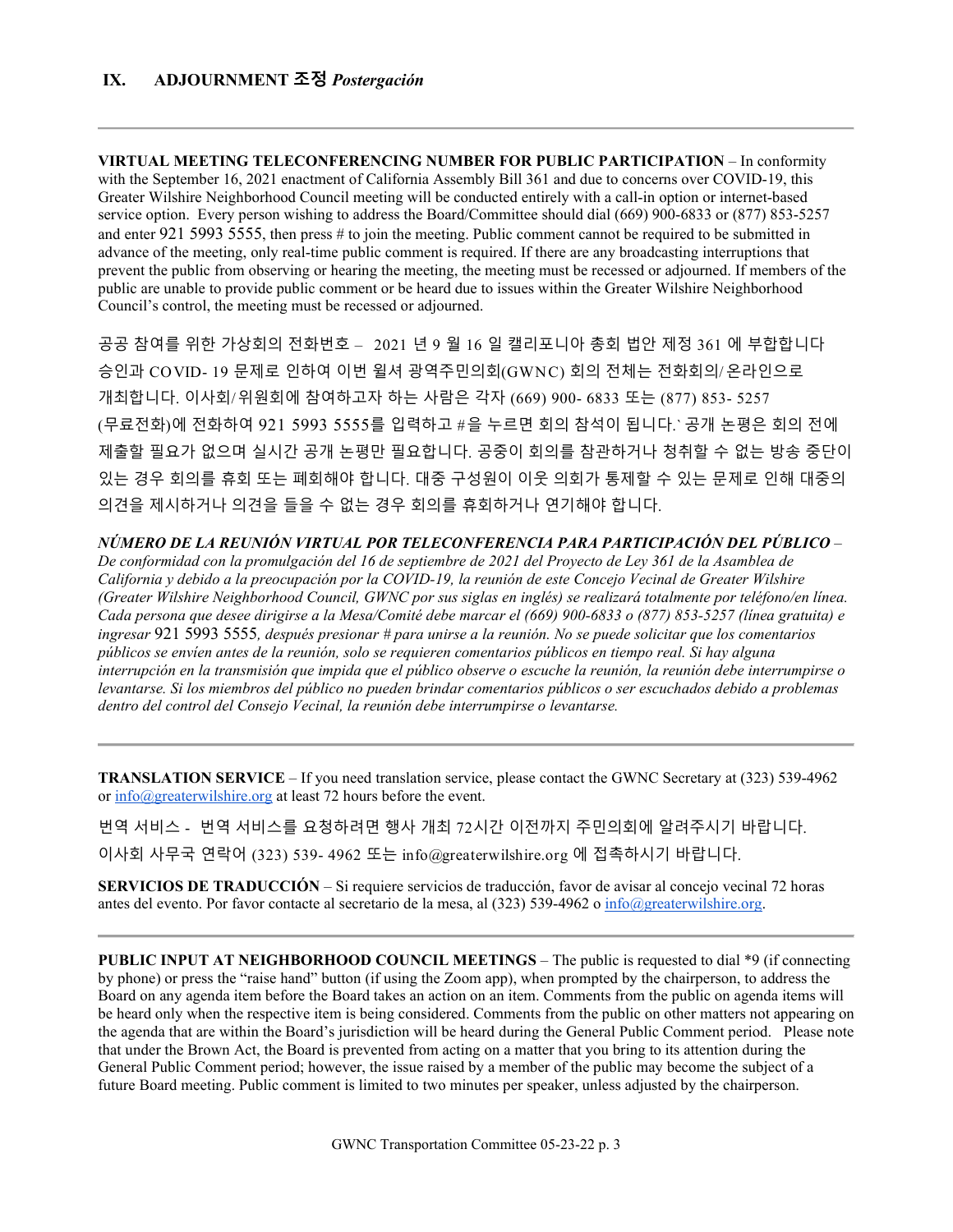주민의회 회의의 공공 입력 – 이사회/ 위원회가 어떤 안건이라도 조치를 취하기 전에, 해당 이사회/위원회에서 이를 다루고자 한다면, 공공 참여자들은 회장의 제안에 의해서 \* 9를 누르거나(전화 참여 경우) "손들기" 버튼(줌 앱 사용 경우)을 이용하시기 바랍니다. 의제에 대한 공중의 언급은 개별 안건이 심의될 경우에만 청취합니다. 이사회/위원회 행정 구역에 해당하지만 의제에 등재되지 않은 사안에 대한 공중 의견 진술은 일반 공중 언급 순서에서 청취할 것입니다. 브라운 법에 의거, 일반 공중 언급 기간 동안 제기되는 사안에 대해서는 이사회/위원회가 조치를 취할 수 없도록 되어 있다는 점을 참고하시기 바랍니다; 그러나 공공 위원이 제기한 사안은 이후 회의에서 주제가 될 수 있습니다. 의장에 의해서 혹은 이사회/의원회의 투표로 조정되지 않는 한, 공중 언급은 발언자 당 2분 이내의 시간 만 허용됩니다.

*OPINIONES DEL PÚBLICO EN LAS REUNIONES DEL CONCEJO VECINAL – Se pide al público que marque \*9 (si se conecta por teléfono) o presione el botón de levantar la mano "raise hand" (si usa la aplicación Zoom), cuando lo indique el presidente para dirigirse a la Mesa/Comité sobre cualquier tema en la agenda antes de que la Mesa/Comité decida cualquier acción sobre ese tema. Se escucharán los comentarios del público sobre los temas de la agenda únicamente cuando se esté considerando el tema respectivo. Los comentarios del público sobre otras cuestiones que no aparezcan en la agenda que estén dentro de la jurisdicción de la Mesa/Comité se escucharán durante el periodo de Comentario público general. Por favor tenga en cuenta que en virtud de la Ley Brown, la Mesa/Comité no puede actuar en una cuestión que se lleve a su atención durante el periodo de Comentario público general; sin embargo, la cuestión presentada por un miembro del público podría transformarse en el asunto de una futura reunión. El comentario público se limita a dos minutos por orador, a menos que el presidente o una votación de la Mesa/Comité decidan otra cosa.*

**PUBLIC POSTING OF AGENDAS** 의제의 공공 게시*DIVULGACIÓN PÚBLICA DE AGENDAS* 

GWNC agendas are posted for public review in the following locations:

GWNC 의제는 공적으로 검토할 수 있도록 다음 장소에 게시합니다:

*Las agendas de GWNC se colocan para revisión pública en los siguientes lugares:*

- **Display case at the Wilshire Ebell Theater** 윌셔 에벨 극장 게시판에 게시 4401 W. 8번 스트리트,
	- 로스앤젤레스, CA 90005 *En una vitrina expositora en Wilshire Ebell Theater*, 4401 W. 8th Street, Los Angeles, CA 90005
- **Our website** 저희 웹사이트 *Nuestro sitio web* [\(https://www.greaterwilshire.org\)](https://www.greaterwilshire.org/)
- **Via e-mail** subscribe at [www.greaterwilshire.org](http://www.greaterwilshire.org/) 이메일 발송 구독: [www.greaterwilshire.org](http://www.greaterwilshire.org/)  *Por correo electrónico - puede suscribirse en [www.greaterwilshire.org](http://www.greaterwilshire.org/)*
- **By subscribing to L.A. City's Early Notification System at** <https://www.lacity.org/subscriptions> L.A. 시티 먼저 알림 시스템에서 구독: https://www.lacity.org/subscriptions

*Suscribiéndose al sistema de notificación temprana de la Ciudad de L.A. en <https://www.lacity.org/subscriptions>*

**THE AMERICANS WITH DISABILITIES ACT** – As a covered entity under Title II of the Americans with Disabilities Act, the City of Los Angeles does not discriminate on the basis of disability and upon request, will provide reasonable accommodation to ensure equal access to its programs, services, and activities. Sign language interpreters assisted listening devices, or other auxiliary aids and/or services may be provided upon request. To ensure availability of services, please make your request at least 3 business days (72 hours) prior to the meeting you wish to attend by contacting the Department of Neighborhood Empowerment by email: [NCSupport@lacity.org](mailto:NCSupport@lacity.org) or phone: (213) 978-1551.

미국장애인법 – 미국장애인법 타이틀 II 해당 기관인 로스앤젤레스 시티는 장애를 근거로 차별하지 않으며, 요청이 있을 경우 프로그램, 서비스, 활동에서 평등한 참여를 보장하는 합당한 편의를 제공할 것입니다. 수어 통역사, 청취 보조 도구 또는 기타 보조 도구들과 서비스는 요구가 있을 경우 제공할 것입니다. 서비스 제공이 가능하도록 하기 위해서, 참여 의사는 적어도 회의 개최로부터 3 업무일(72시간) 이전에 다음 이메일의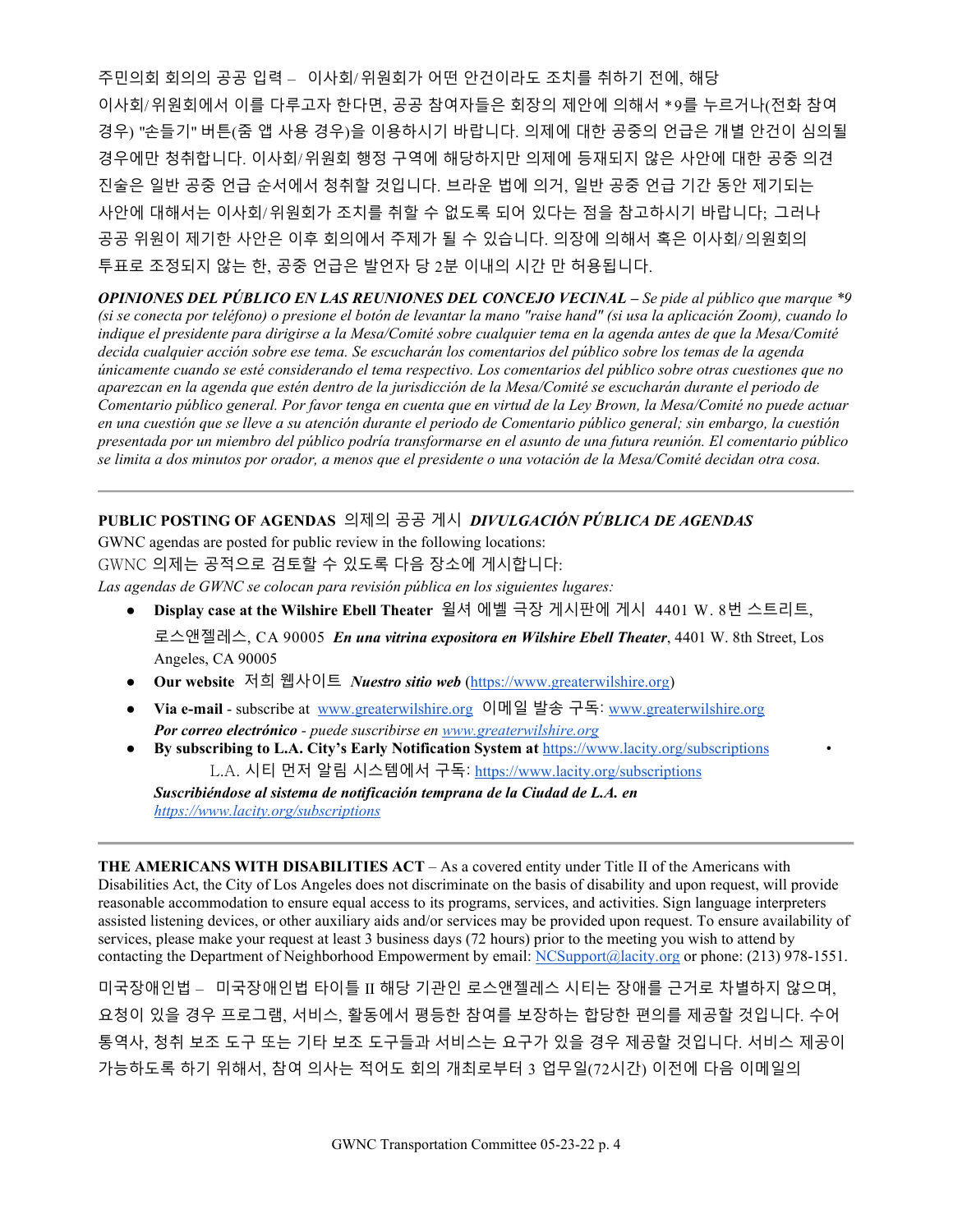주민회의 역량강화과에 연락하여 알려주시기 바랍니다: [N CSupport@lacity.org](mailto:NCSupport@lacity.org) 또는 전화연락: (213) 978- 1551.

*LEY DE ESTADOUNIDENSES CON DISCAPACIDADES – Como organismo cubierto por el Título II de la Ley de estadounidenses con discapacidades, la Ciudad de Los Ángeles no discrimina por motivos de discapacidad y, previa petición, proporcionará una adaptación razonable para asegurar el acceso equitativo a sus programas, servicios y actividades. Se proporcionarán intérpretes del lenguaje de señas, dispositivos de audición u otras ayudas o servicios auxiliares previa solicitud. Para asegurar la disponibilidad de servicios, haga su solicitud al menos 3 días hábiles (72 horas) antes de su reunión si desea asistir comunicándose con el Departamento de empoderamiento vecinal (Department of Neighborhood Empowerment) por correo electrónico: NCSupport@lacity.org o por teléfono: (213) 978- 1551.* 

**PUBLIC ACCESS OF RECORDS** – In compliance with Government Code section 54957.5, non-exempt writings that are distributed to a majority or all of the board in advance of a meeting may be viewed at our website at [http://www.greaterwilshire.org](http://www.greaterwilshire.org/) or at the scheduled meeting. In addition, if you would like a copy of any record related to an item on the agenda, please contact  $\frac{info(Qgreatest willshire.org)$  or (323) 539-4962.

기록의 공적 접근 – 정부 코드 섹션 54957.5을 준수하여, 회의 이전에 모든 이사회/위원회 구성원 다수에게 예외없이 배포되는 문서는 http://www.greaterwilshire.org에서, 혹은 예정된 회의에서 열람할 수 있을 것입니다. 또한 의제에 있는 어떠한 안건이라도 사본이 필요하다면 info@greaterwilshire.org 또는 (323) 539- 4962에 연락하세요.

*ACCESO PÚBLICO A LOS REGISTROS – En cumplimiento del artículo 54957.5 del Código de Gobierno, los documentos no exentos que se distribuyen a una mayoría o a todo la Mesa/Comité antes de una reunión pueden verse en nuestro sitio web en [http://www.greaterwilshire.org](http://www.greaterwilshire.org/) o en la reunión programada. Además, si quiere una copia de algún registro relacionado con un tema de la agenda, por favor póngase en contacto con info@greaterwilshire.org o (323) 539-4962.* 

**RECONSIDERATION AND GRIEVANCE PROCESS** – For information on the GWNC's process for board action reconsideration, stakeholder grievance policy, or any other procedural matters related to this Council, please consult the GWNC Bylaws. The bylaws are available at our Board meetings and on our website at [http://www.greaterwilshire.org.](http://www.greaterwilshire.org/)

재의와 불만 제기 절차 – GWNC 의 이사회 조치의 재의와 이해관계자 불만 정책 또는 기타 의회와 관련된 모든 절차 문제에 관한 정보가 필요하다면 GWNC 부칙을 참고하시기 바랍니다. 부칙은 저희 이사회 회의와 웹사이트 [http://www.greaterwilshire.org](http://www.greaterwilshire.org/) 에서 구할 수 있습니다.

*PROCESO DE RECONSIDERACIÓN Y QUEJA – Para información sobre el proceso de GWNC para reconsideración de una acción de la mesa, la política de queja de las partes interesadas y otros asuntos de procedimiento relacionado con este Consejo, por favor consulte los estatutos de GWNC. Los estatutos están disponibles en nuestras reuniones de la Mesa y en nuestro sitio web en http://www.greaterwilshire.org.* 

**NOTICE TO PAID REPRESENTATIVES - If you are compensated to monitor, attend, or speak at this meeting, City** law may require you to register as a lobbyist and report your activity. See Los Angeles Municipal Code §§ 48.01 et seq. More information is available at [ethics.lacity.org/lobbying.](http://ethics.lacity.org/lobbying) For assistance, please contact the Ethics Commission at (213) 978-1960 o[r ethics.commission@lacity.org.](mailto:ethics.commission@lacity.org)

유급 대리인에 대한 통지 – 귀하가 이 회의를 모니터, 출석, 혹은 발언하는데 대한 보상을 받는다면 시티 법은 귀하가 로비스트로 등록하여 활동을 보고하도록 요청합니다. 로스앤젤레스 자치도시법 코드 §§ 48.01 등을 참조하세요. 추가 정보가 필요하다면 [ethics.lacity.org/lobbying](http://ethics.lacity.org/lobbying) 에서 구할 수 있습니다. 도움이 필요하다면 윤리위원회 연락처 (213) 978- 1960 또는 [ethics.commission@lacity.org](mailto:ethics.commission@lacity.org) 에 접촉하세요